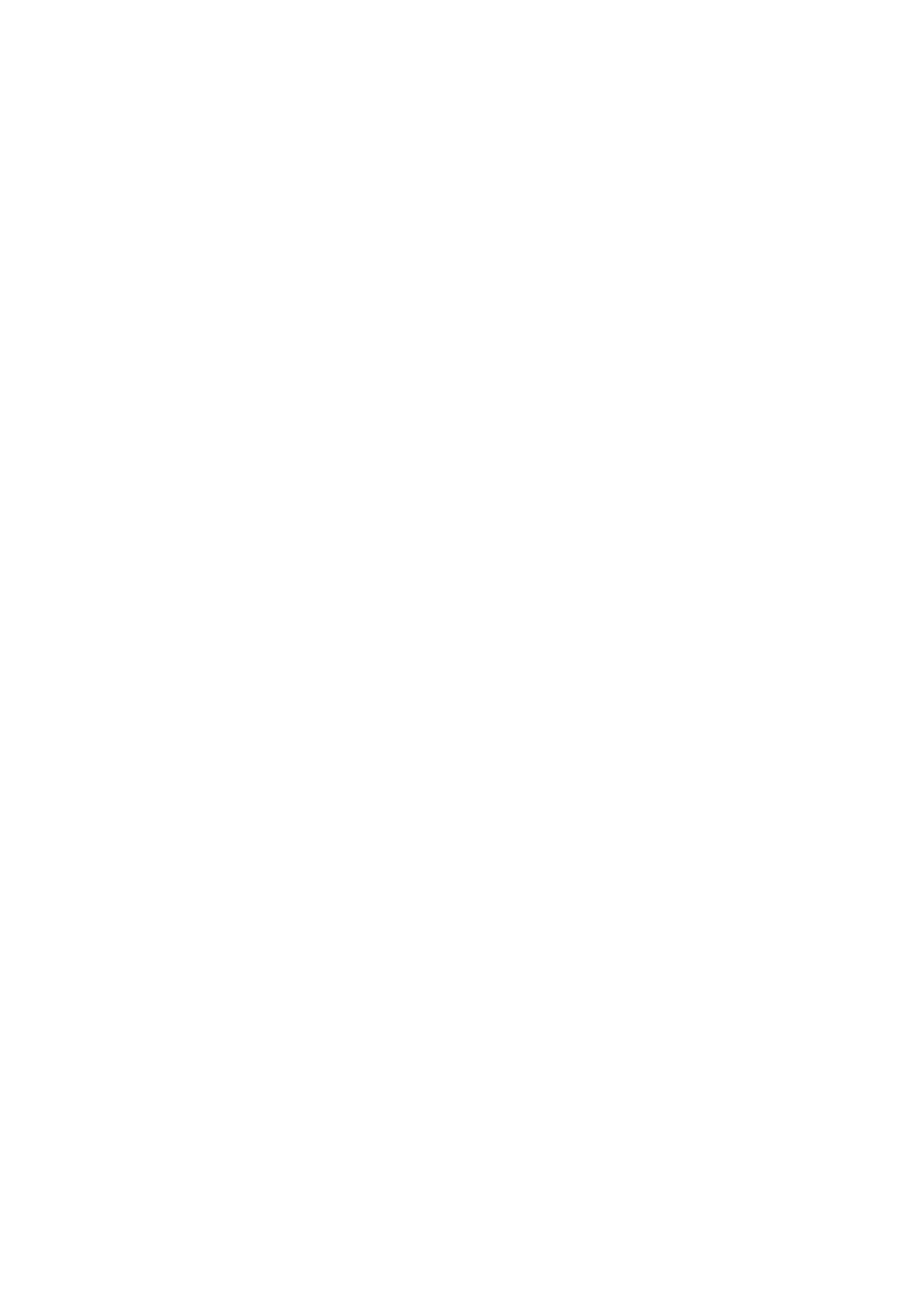# Table of contents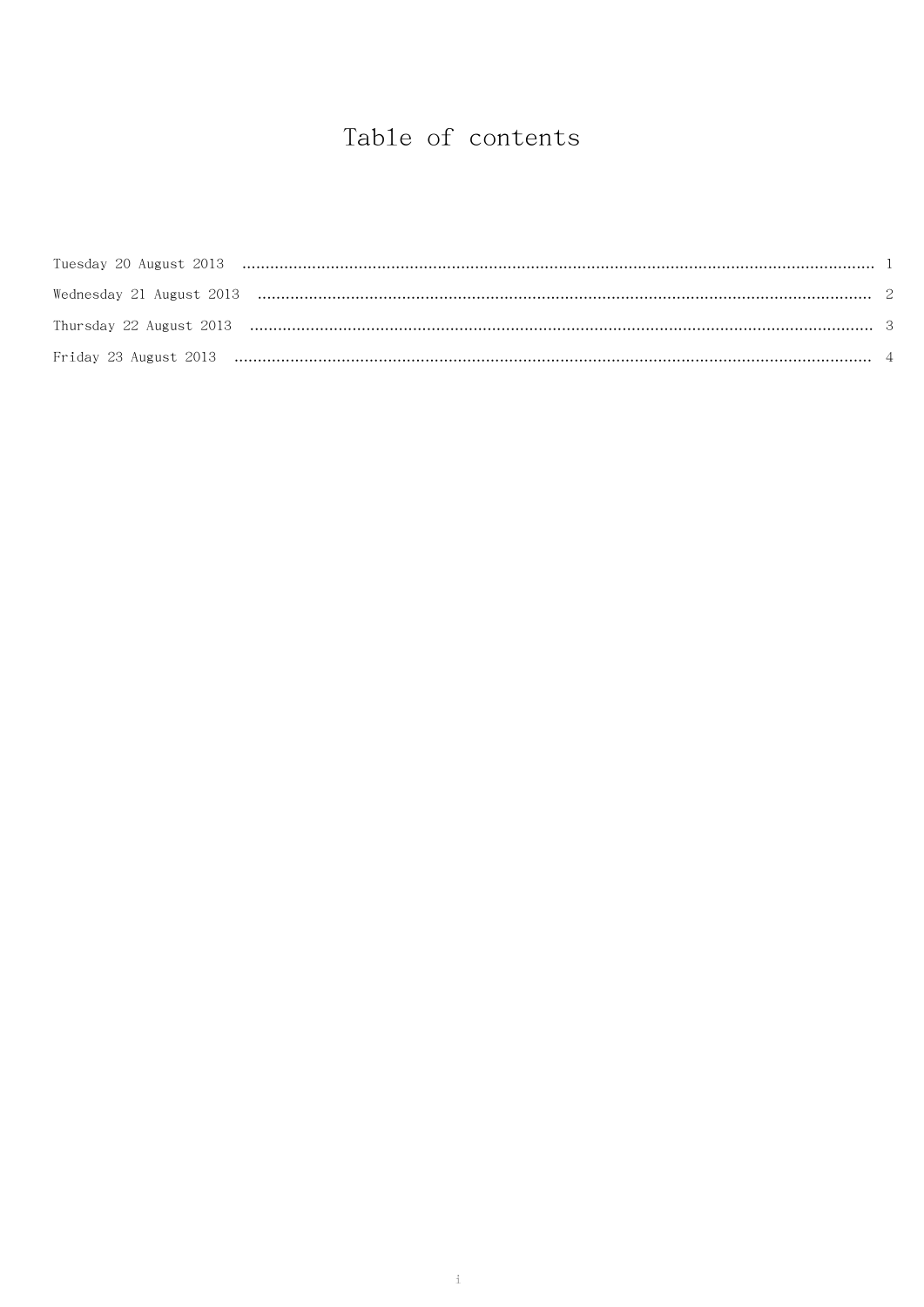## International Workshop on Neutrino Factories, Super Beams and Beta Beams

# **Tuesday 20 August 2013**

### WG2: Chair: Jorge Morfin - B410 (10:30-12:30)

- Conveners: Prof. Yokoyama, Masashi; Mahn, Kendall; Ruso, Luis Alvarez

| time title                                                             | presenter       |
|------------------------------------------------------------------------|-----------------|
| 10:30 Quasi-Elastic Neutrino and Anti-Neutrino Scattering in MINERvA   | MARSHALL, Chris |
| <b>10:55 CC</b> cross section measurements at T2K                      | HADLEY, David   |
| 11:20 CCQE measurement from MINOS                                      | GRAF, Nicholas  |
| 11:45 Probing Neutrino-Nucleus Interactions: New Results from ArgoNeuT | YANG, Ting.jun  |

## WG2: Chair: M. Yokoyama - B410 (16:00-17:30)

| time title                                                        | presenter          |
|-------------------------------------------------------------------|--------------------|
| 16:00 MiniBooNE cross section results                             | ZARKO, Pavlovic    |
| 16:25 QE scattering, 2p2h and nu energy reconstruction            | NIEVES, Juan       |
| 16:50 Radiative corrections in CCQE neutrino-nucelon interactions | GRACZYK, Krzysztof |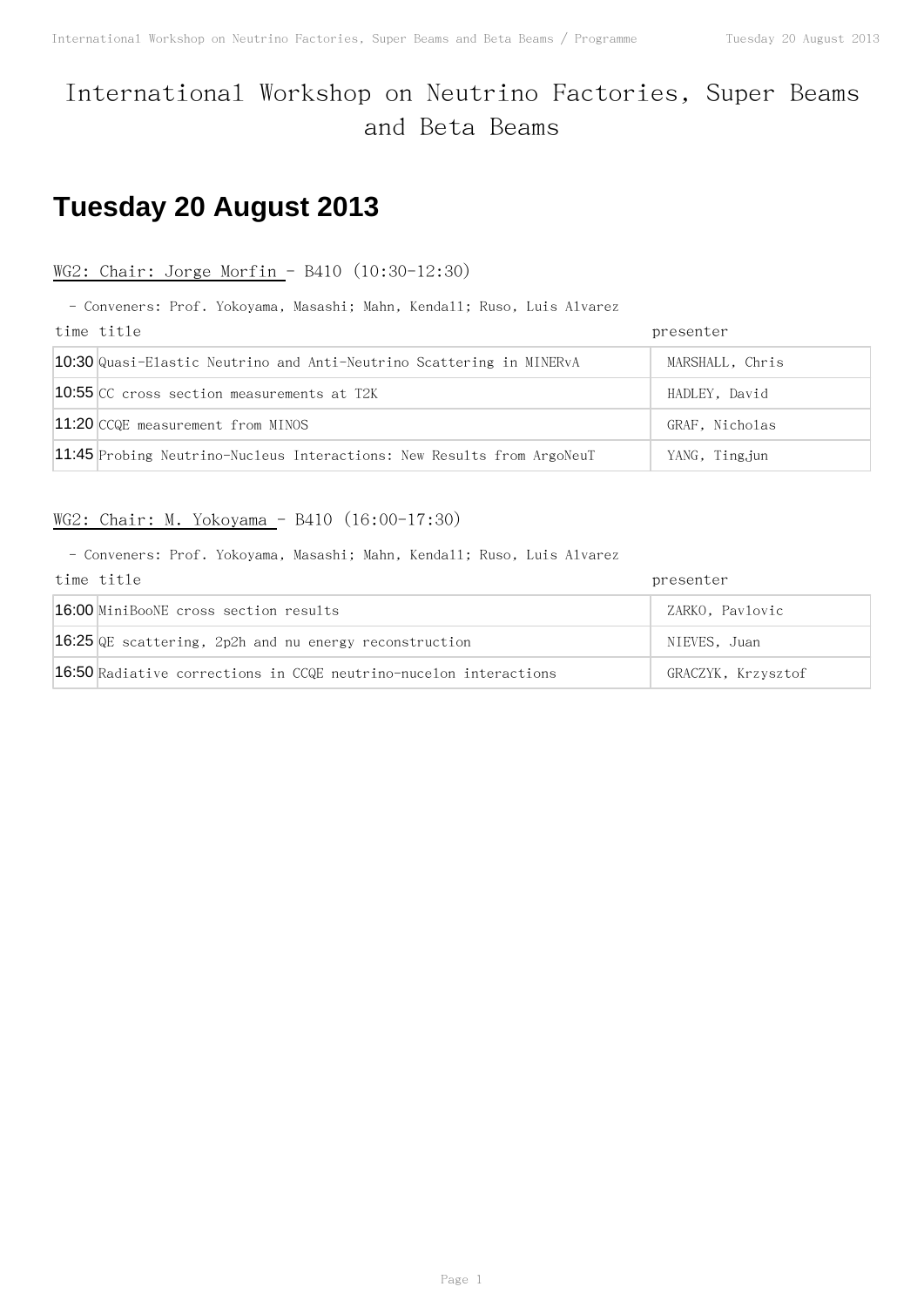## **Wednesday 21 August 2013**

### WG2: Chair: David Schmitz - B410 (08:30-10:00)

#### - Conveners: Prof. Yokoyama, Masashi; Mahn, Kendall; Ruso, Luis Alvarez

| time title                                                           | presenter           |
|----------------------------------------------------------------------|---------------------|
| 08:30 NC measurements at T2K                                         | RUTERBORIES, Daniel |
| <b>08:55</b> Neutrino Scattering Measurements in the NOvA Experiment | PALEY, Jonathan     |
| 09:20 The nuSTORM Neutrino Scattering Program                        | MORFIN, Jorge       |

### WG2: Chair: Jan Sobczyk - B410 (13:30-15:30)

- Conveners: Prof. Yokoyama, Masashi; Mahn, Kendall; Ruso, Luis Alvarez

| time title                                                                                       | presenter                 |
|--------------------------------------------------------------------------------------------------|---------------------------|
| 13:30 Neutrino induced pion production in MINERvA                                                | HIGUERA, Aaron            |
| 13:55 Weak pion production                                                                       | HERNANDEZ-GAJATE, Eliecer |
| 14:20 Pion and photon emission in effective filed theory for nuclei                              | ZHANG, Xilin              |
| 14:45 Photon emission in (anti)neutrino neutron current interactions with<br>nucleons and nuclei | WANG, En                  |

## WG2: Chair: Juan Nieves - B410 (16:00-17:30)

| time title                                                   | presenter           |
|--------------------------------------------------------------|---------------------|
| 16:00 Neutrino induced meson production in the forward limit | NAKAMURA, Satoshi   |
| 16:25 Weak strangeness and eta production                    | ALAM, MOHAMMAD RAFI |
| 16:50 Charged-current inclusive scattering in MINERvA        | BRAVAR, Alessandro  |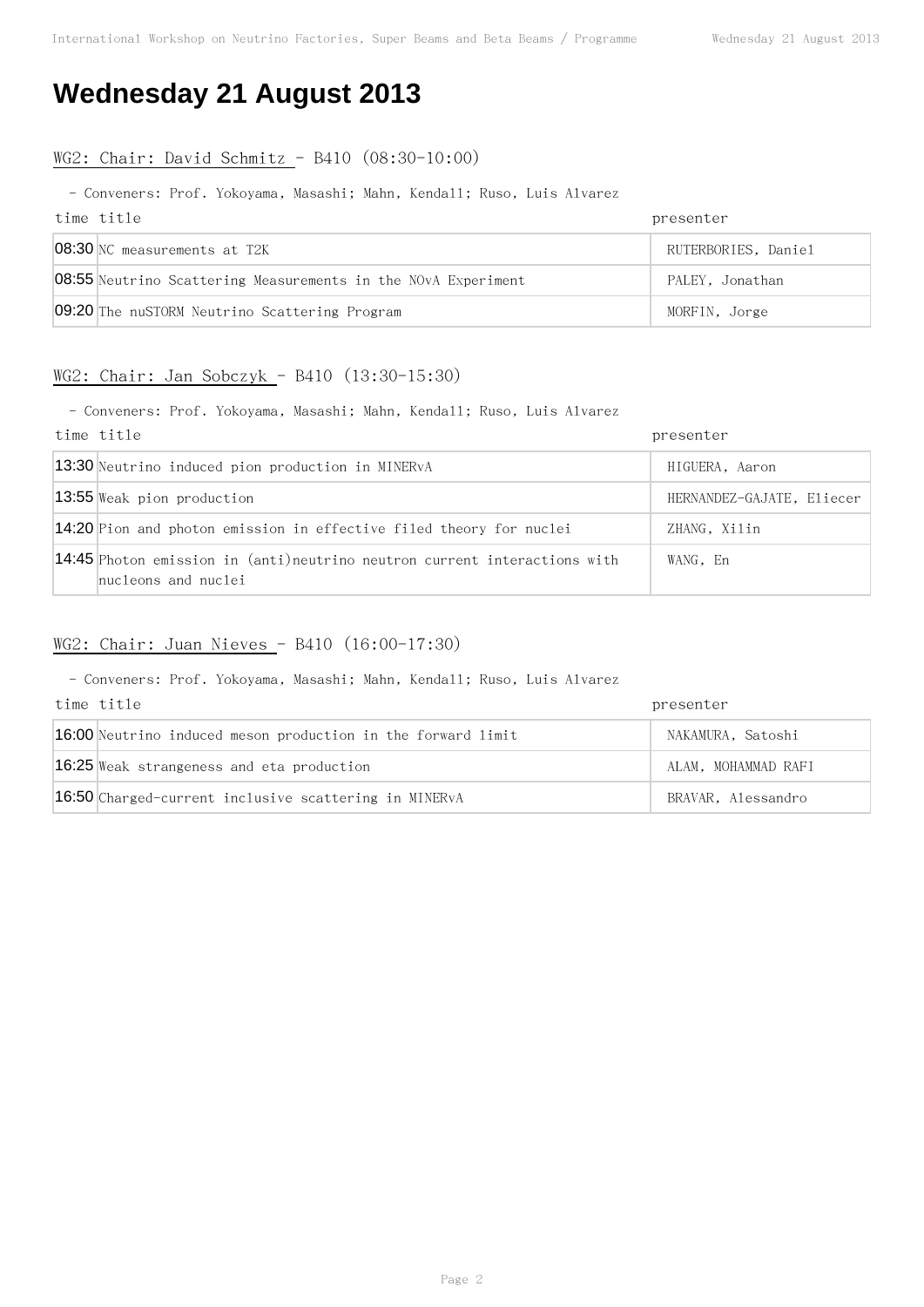# **Thursday 22 August 2013**

### WG2: Neutrino Scattering Physics - B410 (08:30-10:00)

| time title                                                                   | presenter       |
|------------------------------------------------------------------------------|-----------------|
| 08:30 Coherent RhoO Measurement in Neutral Current Interaction               | DUYANG, Hongyue |
| <b>08:55</b> Measurement of Neutrino-Induced Coherent Rho in High Resolution | TIAN. Xinchun   |
| Neutrino Detectors                                                           |                 |